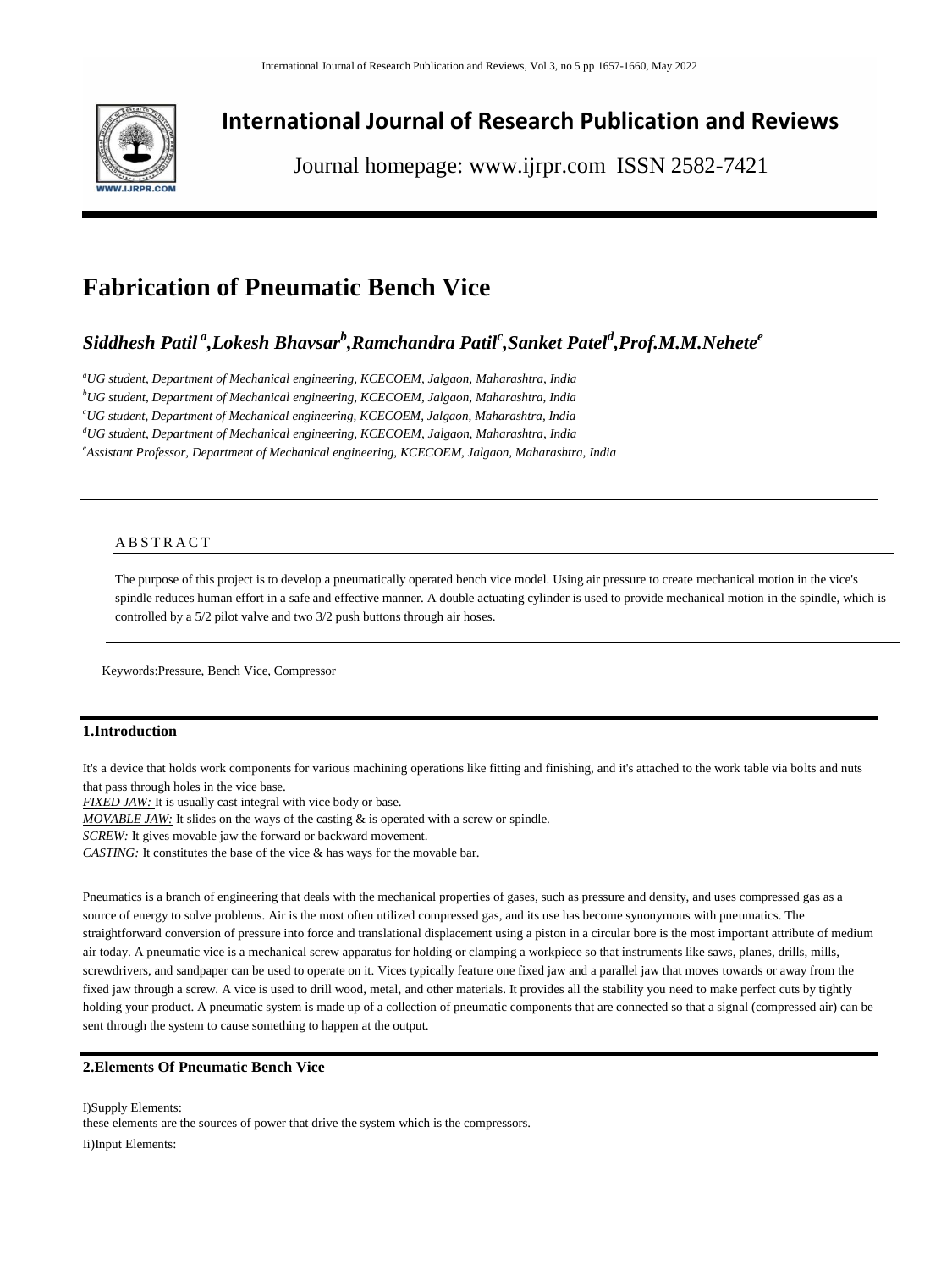These components are used to deliver signals to the final control elements and are available in two types: components that are triggered by the user, such as push buttons, and sensors that determine the condition of the power elements, such as limit switches and proximity sensors.

Iii)Processing Elements:

Before transmitting the signal to the final control components, such as non-return valves, directional control valves, and presser control valves, these elements may execute operations on the input signal.

#### Iv)Final Control Elements:

to control the motion of actuators such as directional control valves.

#### V)Power Elements (Actuators):

these are the outputs of the pneumatic system which use the stored potential energy to perform a certain task such as pneumatic cylinders and motors.

#### **Main Component Of Pneumatic Vice**

1. Compressor

2. Direction Control Valve

3. Flow Control Valve

4. Double Acting Cylinder

### 1)Compressor

.

Air can be compressed to the desired pressures using a compressor. It can transform mechanical energy from motors and engines into compressed air potential energy. A single central compressor can supply compressed air to several pneumatic components, which is delivered via pipes from the cylinder to the pneumatic components. There are two types of compressors: reciprocator and rotary.

#### 2)Direction Control Valve

By opening, closing, and altering their internal connections, directional control valves ensure the passage of air between airports. The number of ports, the number of switching positions, the typical position of the valve, and the way of operation are used to classify them.

#### 3)Flow Control Valve

A flow control valve is formed by a non-return valve and a variable throttle.

#### 4)Double Action Cylinder

Air pressure is alternatively supplied to the relative surface of the piston in a double-acting cylinder, creating a propelling and retraction force. The thrust produced during retraction is rather moderate due to the narrow effective area of the piston. Steel is commonly used for the perfect tubes of double-acting cylinders.



## **3.Advantages of Pneumatic system**

Pneumatic control systems are widely employed in contemporary culture, particularly in the industrial sector to drive automatic machinery. There are numerous advantages to pneumatic systems.

1) High efficiency: Many industries have compressed air supplies and moveable compressors installed on their production lines. Compressed air can be made from an infinite supply of air in our environment. Furthermore, compressed air has no distance limitations because it may readily be transferred through pipes. Compressed air can be released straight into the atmosphere without being processed after usage.

2) Longevity and dependability: Pneumatic components are exceedingly durable and difficult to break. Pneumatic components are more durable and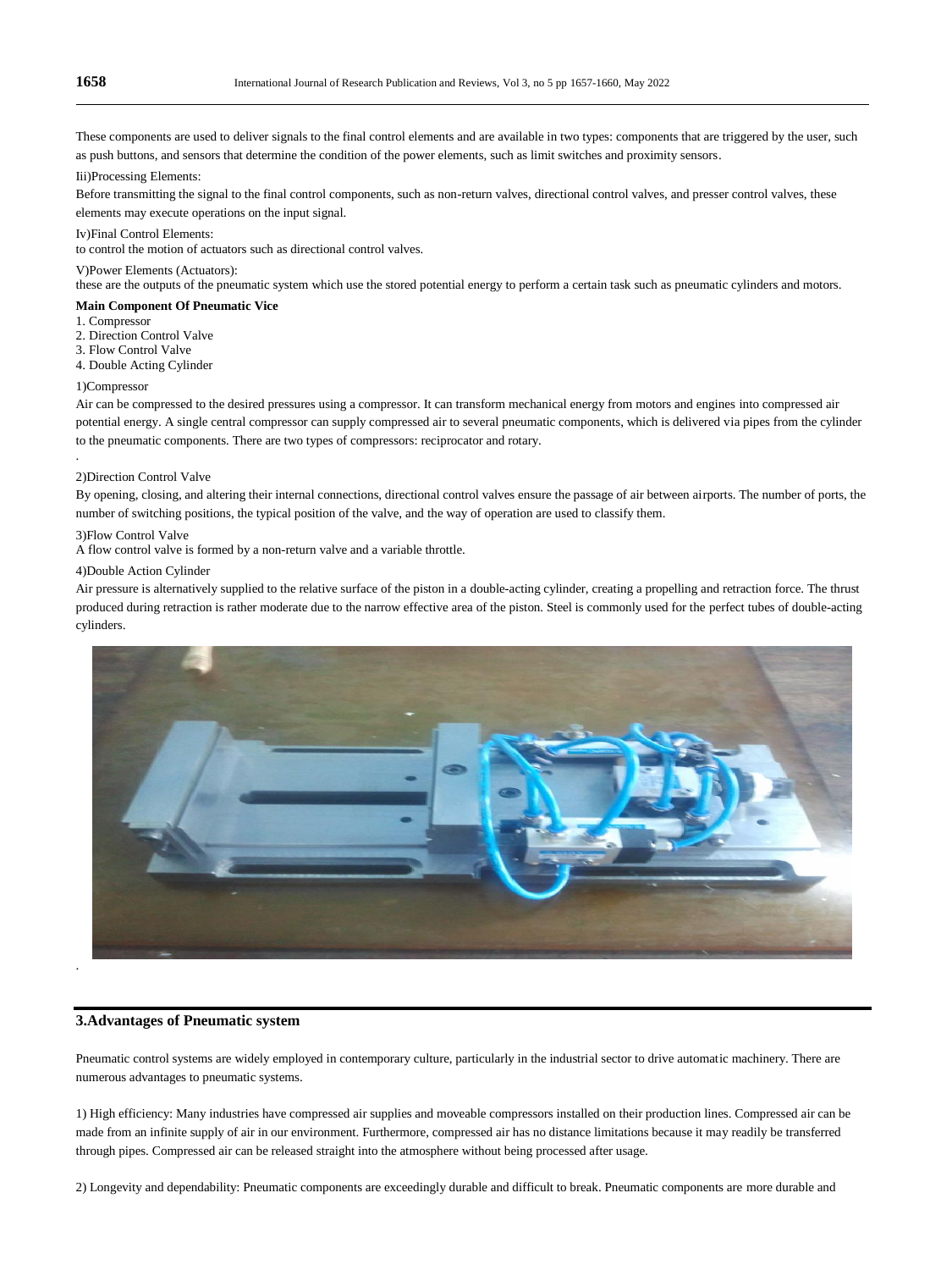reliable than electromotive components.

3) Simple design: Pneumatic components have relatively simple designs. As a result, they're better suited to simple automatic control systems.

4) High adaptability to severe environments: Compressed air is less impacted by high temperatures, dust, corrosion, and other factors than other system components.

5)Security: Pneumatic systems are safer than electromotive systems because they may operate in flammable environments without igniting or exploding. Aside from that, overloading a pneumatic system will simply cause it to slide or stop working. Pneumatic components, unlike electromotive components, do not burn or overheat when overused.

6) Simple speed and pressure selection: The rectilinear and oscillating movement rates of pneumatic systems are simple to change and have few constraints. A pressure regulator can simply control the pressure and volume of air.

7) Environmentally friendly: Pneumatic systems do not emit pollutants during operation. The air that is released is also treated differently. As a result, pneumatic systems can function in areas where a high level of cleanliness is required. Integrated circuit production lines are one example.

8) Economical: Because pneumatic components are inexpensive, pneumatic systems are inexpensive. Furthermore, because pneumatic systems are extremely durable, repair costs are much lower than for other systems.

## **4.Advantages of Pneumatic Vice**

1) Simple to use.

- 2) Design that is stable and stiff.
- 3) Clamping force is really high.
- 4) High repeatability and precision reduce production costs.
- 5) The design is compact and easy to use, requiring little upkeep.
- 6) Can be installed vertically or horizontally.

## **5.Disadvantages of Pneumatic system**

Although pneumatic systems possess a lot of advantages, they are also subject to many limitations.

1) Low accuracy: Because pneumatic systems are driven by compressed air, their function is limited by the volume of compressed air available. Because the amount of air changes when compressed or heated, the air supply to the system may not be correct, lowering the system's overall accuracy.

2) Low loading: Because pneumatic components' cylinders are small, a pneumatic system cannot drive very heavy weights.

3) Prior to use, compressed air must be treated to ensure that it is free of water vapour and dust. Otherwise, friction could cause the pneumatic components' moving parts to wear out quickly.

4) Unequal movement speed: Because air is easily compressed, the pistons' moving speeds are uneven.

5) Noise: When compressed air is released from pneumatic components, noise is produced.

## **6.Safety measures for Pneumatic control system**

1) If compressed air enters the body through channels such as the oral cavity or ears, it can cause catastrophic injury.